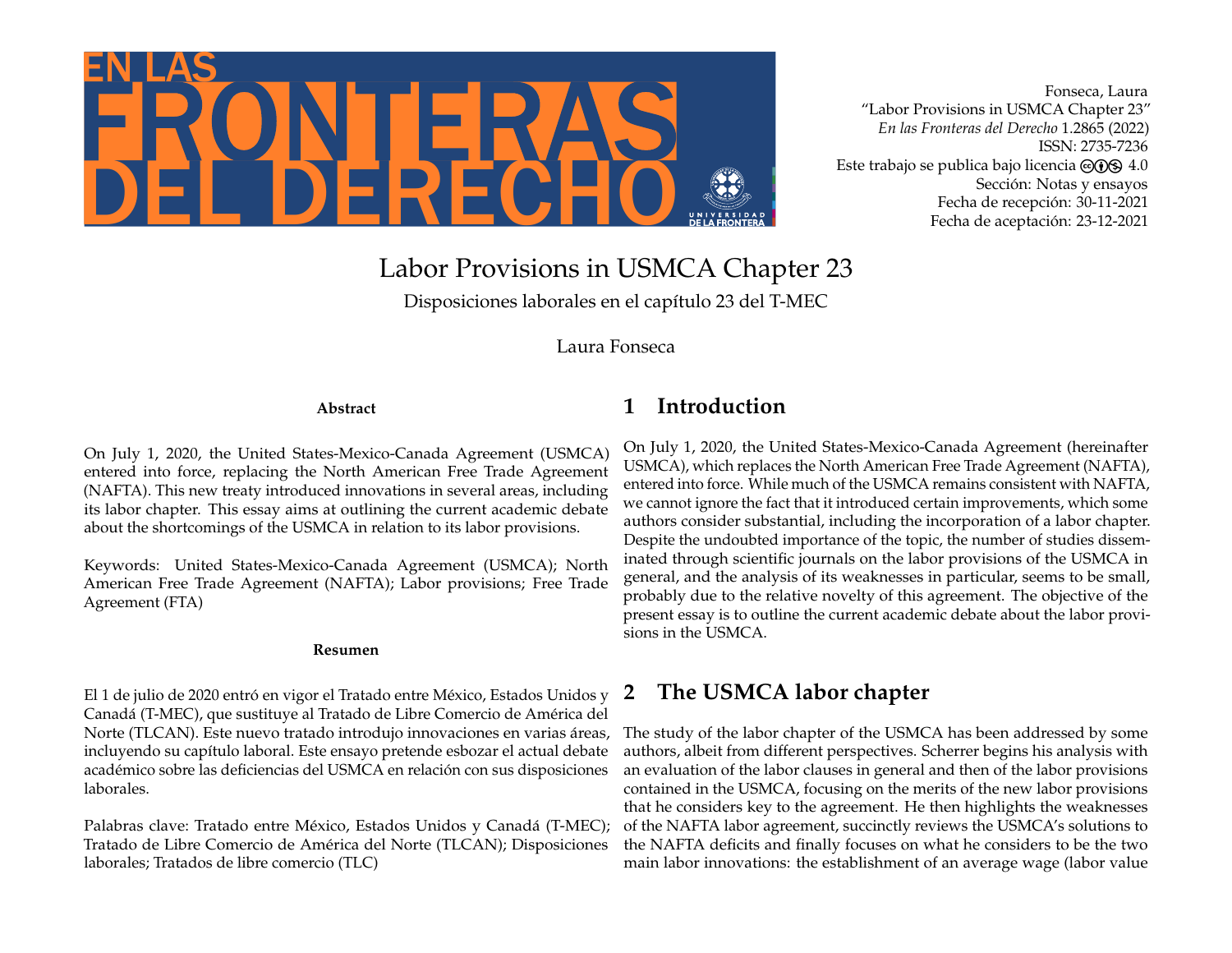content clause or LVC) and a detailed prescription for reform of Mexican labor law. He goes on to highlight the importance of the LVC and its merit as the first to stipulate a specific wage level in a trade agreement, although he notes as a shortcoming that it only affects passenger car, light truck and heavy truck manufacturers operating in North America. In addition, he criticizes its complex and ambiguous wording on the grounds that it does not prescribe a minimum wage but an average minimum wage for a certain portion of manufacturing costs. These observations were not noted by the other authors reviewed.

This author also considers that the mechanisms for control and enforcement of labor rights in Mexico are "very comprehensive" (Scherrer 297), limiting himself to paraphrasing the regulation of these rights in the agreement, which detracts from the scientific rigor of his assertion. As a supporter of labor clauses in trade agreements, he evaluates them using the criteria of good labor clauses developed by other authors. He should have included that analysis that should after the study of this type of clauses for the sake of a logical order of his exposition, and not after analyzing the labor modifications in the Mexican legislation. According to this view, the main criticisms of the LVC are; a) that the amount is too low to comply with the purpose of preventing automakers from continuing to subcontract in Mexico, b) that it does not provide for an adjustment in the event of inflation, and c) that it speaks of an average wage and not a minimum wage, which could mean that wages will continue to be low. Furthermore, this wage regulation does not apply to all sectors, but only to the automobile industry. He also draws attention to the difficulty of proving the LVC quota, which in turn undermines the control of compliance with this requirement. He concludes by stating that the labor standards contained in the USMCA could serve as a model for future labor chapters of trade agreements in light of everything addressed in his article.

Corvaglia also makes a critical analysis of the design of the substantive provisions contained in the labor chapter of the USMCA and their applicability, but based on a comparison with the labor provisions of the TPP, the NAFTA side agreement (North American Agreement on Labor Cooperation) and the EU agreements with the State parties to the USMCA. The author identifies the substantive labor protection commitments and their applicability as central topics. It is a broader scope of analysis than the one addressed by Scherrer. Contrary to Scherrer's position, Corvaglia argues that the labor provisions are not as innovative as claimed since the substantive labor pro-

tection commitments of the USMCA do not differ substantially from those contained in the NAFTA side agreement, in the CPTPP and in the agreements concluded between the European Union and the USMCA State parties. It adds that neither do they include radically novel aspects, beyond the dispute settlement mechanism contemplated in the U.S. model and the inclusion of a rapid response mechanism. This shows that there are also divergences as to where the novelty of the labor provisions of the USMCA lies, to the point that for some it is a historic chapter and for others it is a reproduction of rules from previous trade agreements.

The author focuses on the improvements incorporated by the USMCA and not on a truly critical analysis of its labor provisions, despite the fact that in her introductory notes, she makes some criticisms of the agreement. She limits herself to mentioning that:

*"The establishment of this new additional enforcement mechanism in Annex 23.A appears to be particularly controversial, as it establishes an imbalance of rights between the USMCA Parties and it is perceived as a punitive instrument by Mexico"* (Corvaglia 20)

But does not elaborate on why, nor does she provide arguments or factual or legal support. Santos also refers to the importance of the labor provisions contained in the USMCA, highlighting that they indicate a break with the NAFTA pattern and also improve on the TPP in certain areas. In his opinion, the most significant feature of the labor chapter is Mexico's commitment to review its laws and legal institutions, partially agreeing with Scherrer on this point. For this reason, he delves into Mexico's labor reform, highlighting the main changes.

Both authors also agree that the USMCA is useful for the development of labor provisions in future trade agreements, although Santos adds that much remains to be done to "rebalance the asymmetries in trade agreements to benefit workers" (Santos 412), meaning that the agreement is a floor and not an ideal model.

### **3 Conclusions**

In general, the authors consulted refer to the USMCA as a landmark agreement, focusing mainly on describing its content and highlighting improvements over